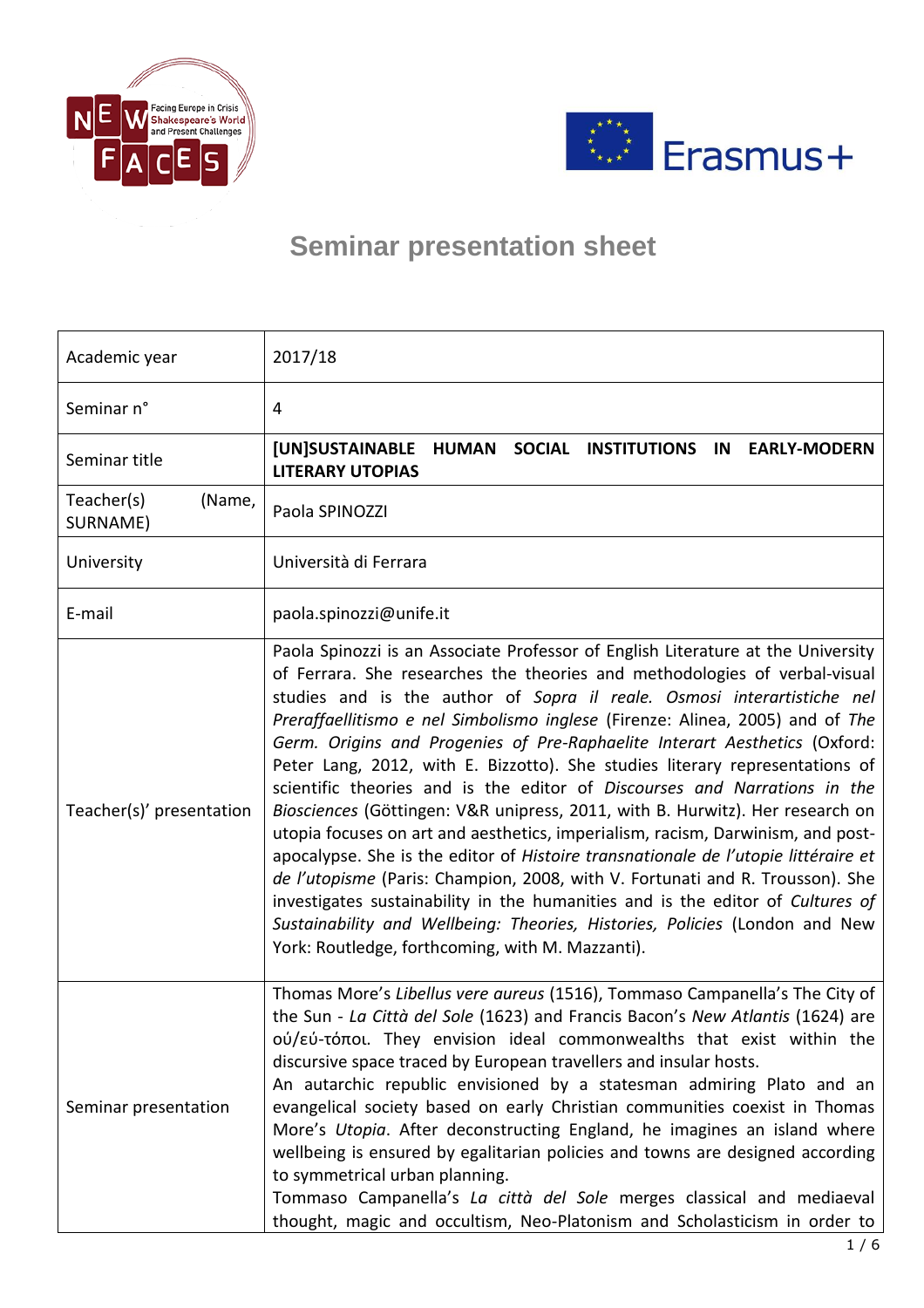



|                                                                     | concoct a republic based on communist principles and governed by wise and<br>learned people.<br>Francis Bacon's New Atlantis is the archetype of scientific utopia, but also one of<br>the few utopian projects to be realized: a few decades after its publication the<br>Royal Society adopted its organisational model of scientific work.<br>By theorizing the most efficient forms of government and the role of religion and<br>science in society, by addressing colonialism, fuelled by discoveries of new<br>worlds, More, Campanella and Bacon shaped early modern thought in Europe<br>and introduced philosophical and political concepts that have invited constant<br>reconfigurations throughout the centuries.                                                                                                                                                                                                                                                                                                                                                                                                                                                             |
|---------------------------------------------------------------------|--------------------------------------------------------------------------------------------------------------------------------------------------------------------------------------------------------------------------------------------------------------------------------------------------------------------------------------------------------------------------------------------------------------------------------------------------------------------------------------------------------------------------------------------------------------------------------------------------------------------------------------------------------------------------------------------------------------------------------------------------------------------------------------------------------------------------------------------------------------------------------------------------------------------------------------------------------------------------------------------------------------------------------------------------------------------------------------------------------------------------------------------------------------------------------------------|
| Prerequisites to follow<br>the seminar                              | Students are expected to: read Libellus vere aureus, La Città del Sole, New<br>Atlantis; watch at least Season 1 of Utopia; read one critical text per each of<br>the four sections.                                                                                                                                                                                                                                                                                                                                                                                                                                                                                                                                                                                                                                                                                                                                                                                                                                                                                                                                                                                                       |
| objectives<br>Seminar<br>/skills to be developed<br>by the students | Thomas More, Tommaso Campanella and Francis Bacon envision ideal societies<br>and raise questions about their sustainability.<br>While indicating a firm faith in rational models of government, Renaissance<br>utopian manifestos invite discussion about relativism and pluralism. The belief<br>expressed by More, Campanella and Bacon that humankind can be rationally<br>regulated invites our appraisal: in responding to their proposals for correcting<br>and sustaining human institutions, students will be encouraged to identify<br>limits (pars destruens) and strengths (pars construens).<br>At the end of the seminar, students will have acquired critical skills allowing<br>them to understand how and why utopia as a literary genre continues to<br>stimulate critical thinking, always prompting new visions and proposals. They<br>will be invited to identify what may ensure a strong connection between the<br>needs of the individual and interests of society, between intrinsic and extrinsic<br>motivations. They will be able to appraise utopianism as an intellectual frame<br>of mind and utopia as a critical method for facing and overcoming crisis. |
| Session 1 - Presentation<br>/ $plan$                                | The first session will focus on the genealogy of utopia as a literary genre by<br>exploring sources from classical antiquity such as Aristophanes' The Birds and<br>Women in Parliament, Plato's The Republic and Laws, Lucian's True History,<br>Horace's and Juvenal's satires.<br>We will define the specificity of utopia as a genre. We will show its rhetorical<br>complexity, exemplified by the double etymology of the word "Utopia" and<br>thriving on polysemy. We will define how it is related to the Platonic dialogue,<br>satire, political treatise, travel literature, and how it thrives on a skilful mixture<br>of fictional, historical and autobiographical elements.                                                                                                                                                                                                                                                                                                                                                                                                                                                                                                 |
| Session 2 - Presentation<br>/ plan                                  | In the second session we will explore ancient, early modern and contemporary<br>history. We will discuss how More, Campanella and Bacon developed specific<br>views about (un)sustainable societies in their own age, drew upon forms of<br>government from classical antiquity and anticipated history in and beyond<br>Europe.                                                                                                                                                                                                                                                                                                                                                                                                                                                                                                                                                                                                                                                                                                                                                                                                                                                           |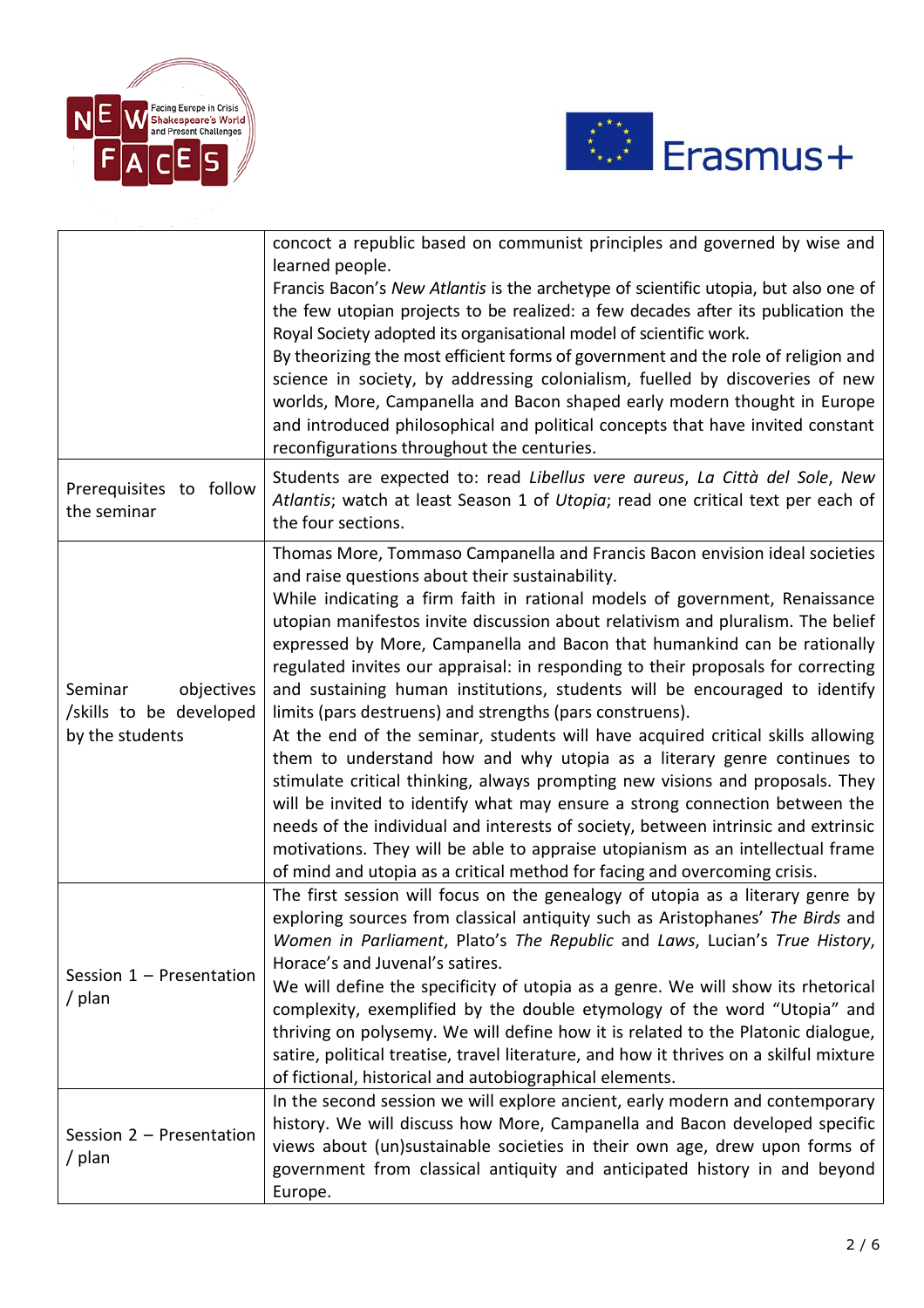



| Session $3$ – Presentation<br>$/$ plan | The third session will explore the three early-modern authors in relation to the<br>English TV series Utopia (2012-2013).<br>The first aim is to understand why throughout the centuries utopian and anti-<br>utopian writers have continued to investigate the complexity of an ideal<br>humankind and society thriving on rational perfectibility.<br>The second aim is to delve into a new concept of "critical utopia" which has<br>taken shape in the twentieth and twenty-first century by stressing pluralism<br>and relativism, encompassing national issues and universalism, and disclosing a<br>transnational view of human institutions. |
|----------------------------------------|------------------------------------------------------------------------------------------------------------------------------------------------------------------------------------------------------------------------------------------------------------------------------------------------------------------------------------------------------------------------------------------------------------------------------------------------------------------------------------------------------------------------------------------------------------------------------------------------------------------------------------------------------|
|                                        |                                                                                                                                                                                                                                                                                                                                                                                                                                                                                                                                                                                                                                                      |

## **Bibliography**

#### **Primary Sources**

FRANCIS BACON, *New Atlantis and the Great Instauration*, ed. by Jerry Weinberger (Chichester: John Wiley & Sons, 2017 [1980]).

FRANCIS BACON, *New Atlantis*, ed. by Michael Pullen and William Fishburne (Project Gutenberg, 2008) [online]. Available on: <http://www.gutenberg.org/files/2434/2434-h/2434-h.htm> (accessed on 20.01.2017).

TOMMASO CAMPANELLA, *The City of the Sun*, newly translated by A. M. Elliott and R. Millner, Introduction by A. L. Morton (London: Journeyman, 1981).

TOMMASO CAMPANELLA, *The City of the Sun* (The University of Adelaide Library, 2014) [online]. Available on: <https://ebooks.adelaide.edu.au/c/campanella/tommaso/c18c/> (accessed on 20.01.2017).

THOMAS MORE, *Utopia.* A Revised Translation, Backgrounds, Criticism, ed. by George M. Logan (New York: W. W. Norton & Co., 2011).

THOMAS MORE, *Open|Utopia*, ed., with an Introduction, by Stephen Duncombe (Wivenhoe - New York - Port Watson, Minor Compositions, 2012) [online]. Available on: <http://theopenutopia.org/wpcontent/uploads/2012/09/Open-Utopia-fifth-poofs-facing-amended.pdf> (accessed on 20.01.2017).

DENNIS KELLY, *Utopia*, UK TV Series, 2013-2014 [online]. Available on: <http://www.channel4.com/programmes/utopia> (accessed on 20.01.2017).

#### **Critical Sources**

**I. On Utopia as a Literary Genre**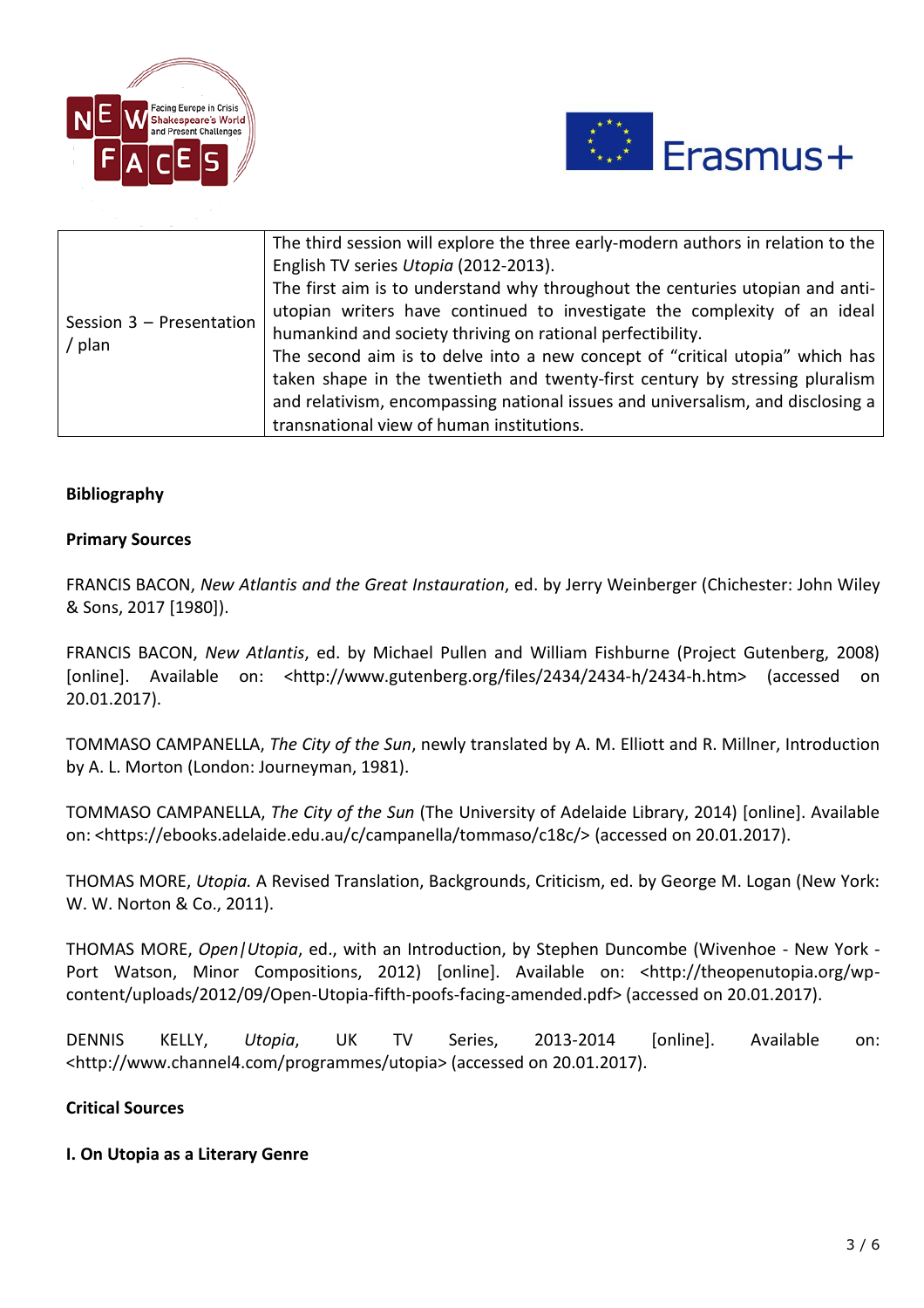



BEN ARNOLD, "*Utopia*: inside Channel 4's new unsettling thriller," *[The Guardian](http://www.guardian.co.uk/theguardian)*, Saturday 12 January 2013 [online]. Available on: <http://www.theguardian.com/tv-and-radio/2013/jan/12/utopia-dennis-kelly> (accessed on 20.01.2017).

WALTER COHEN, "The Literature of Empire in the Renaissance," *Modern Philology*, 102.1 (August 2004): 1- 34.

J. C. DAVIS, *Utopia and the Ideal Society: Study of English Utopian Writing 1516-1700* (Cambridge: Cambridge University Press, 1983).

ROBERT C. ELLIOT, *The Shape of Utopia: Studies in a Literary Genre* (Chicago and London: University of Chicago Press, 1970).

VITA FORTUNATI, RAYMOND TROUSSON, PAOLA SPINOZZI (eds), *Histoire transnationale de l'utopie littéraire et de l'utopisme* (Paris: Champion, 2008). In particular: Andrea Battistini, "Les Temps des Humanistes. Synthèse," 267-279.

#### **II. On Thomas More**

MIGUEL ABENSOUR, *L'Utopie de Thomas More à Walter Benjamin* (Paris: Sens & Tonka, 2000).

RUSSELL AMES, *Citizen Thomas More and His Utopia* (Princeton: Princeton University Press, 1949).

KIM BEAUCHESNE and ALESSANDRA SANTOS (eds.), *The Utopian Impulse in Latin America* (Basingstoke: PalgraveMacmillan, 2011).

STEPHEN GREENBLATT, "At the Table of the Great: More's Self-Fashioning and Self Cancellation," *Renaissance Self-Fashioning from More to Shakespeare* (Chicago and London: University of Chicago Press, 1980): 11-74.

J. H. HEXTER, *More's* Utopia*. The Biography of an Idea* (Princeton: Princeton University Press, 1952).

KARL KAUTSKY, **Thomas More und seine Utopie (**Stuttgart: J. H. M. Dietz, **1888); English edition** *Thomas More and His Utopia*, translated by Henry James Stenning (London: Lawrence and Wishart, 1979).

PAUL OSKAR KRISTELLER, "Thomas More as a Renaissance Humanist", *Moreana*, 65-66 (1980): 5-22.

ELIZABETH MCCUTCHEON, *My Dear Peter: The* Ars Poetica *and Hermeneutics for More's* Utopia (Angers: Moreana, 1983).

ERIC NELSON, "Utopia through Italian Eyes: Thomas More and the Critics of Civic Humanism," *Renaissance Quarterly*, 59.4 (Winter 2006): 1029-1057.

ANDRE PREVOST, *Thomas More et la crise de la pensée européenne* (Paris: Mame, 1969).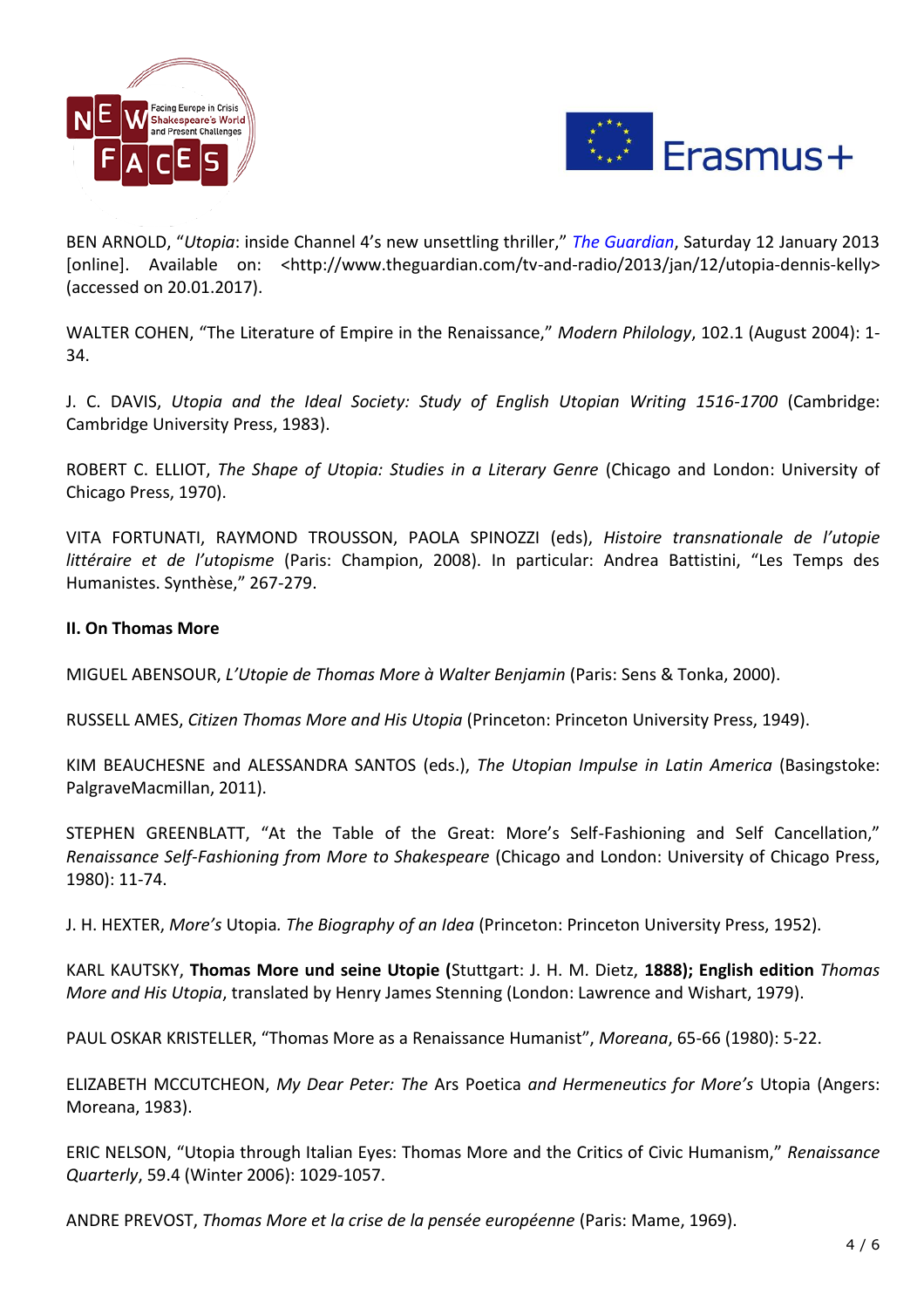



E.L. SURTZ, *The Praise of Pleasure. Philosophy, Education and Communism in More's Utopia* (Cambridge, MA: Harvard University Press, 1957).

THOMAS I. WHITE, "Pride and the Public Good: Thomas More's Use of Plato in *Utopia*," *Journal of the History of Philosophy*, 20 (1982): 328-354.

### **III. On Tommaso Campanella**

ELEANOR DICKINSON BLODGETT, "Bacon's *New Atlantis* and Campanella's *Civitas Solis*: A Study in Relationships," *PMLA* 46.3 (Sep. 1931): 763-780.

GERARDO DI NOLA, *Tommaso Campanella il nuovo Prometeo. Da poeta-vate-profeta a restauratore della politica e del diritto* (Bologna: Edizioni Studio Domenicano, 1993).

WILLIAM EAMON, "Natural Magic and Utopia in the Cinquecento: Campanella, the Della Porta Circle, and the Revolt of Calabria," *Memorie Domenicane* XXVI (1995): 369-402.

GERMANA ERNST, "Tommaso Campanella," *The Stanford Encyclopedia of Philosophy*, ed. by Edward N. Zalta, Fall 2010 Edition [online]. Available on: <http://plato.stanford.edu/archives/fall2010/entries/campanella/> (accessed 20.01.2017).

MICHEL-PIERRE LERNER, *Tommaso Campanella en France au XVIIe siècle* (Napoli: Bibliopolis, 1995).

GIUSEPPE PUNTURI, *L'attuale utopia della* Città del Sole *di Tommaso Campanella* (Reggio Calabria: Laruffa, 1996).

TIMOTHY J. REISS, "Structure and Mind in Two Seventeenth-Century Utopias: Campanella and Bacon," *Yale French Studies*, Science, Language, and the Perspective Mind: Studies in Literature and Thought from Campanella to Bayle, 49 (1973): 82-95.

GIUSEPPE SCALICI, *La Città del Sole di Campanella e il pensiero utopistico fra '500 e '600* (Torino: Paravia, 1992).

ROSANTONIETTA SCRAMAGLIA, *La Città del Sole: l'utopia realizzata. Analisi sociologica dell'utopia in Europa e nelle colonie latino-americane dal Rinascimento all'Illuminismo* (Milano, Coop. libraria I.U.L.M., 1985).

JON SNYDER, "*The City of the Sun* and the Poetics of the Utopian Dialogue," *Stanford Italian Review*, 5.2 (Fall 1985): 175-187.

#### **IV. On Francis Bacon**

JUDAH BIERMAN*, "The New Atlantis*, *Bacon's Utopia of Science*," *Papers in Language and Literature* 3 (1967): 99-110.